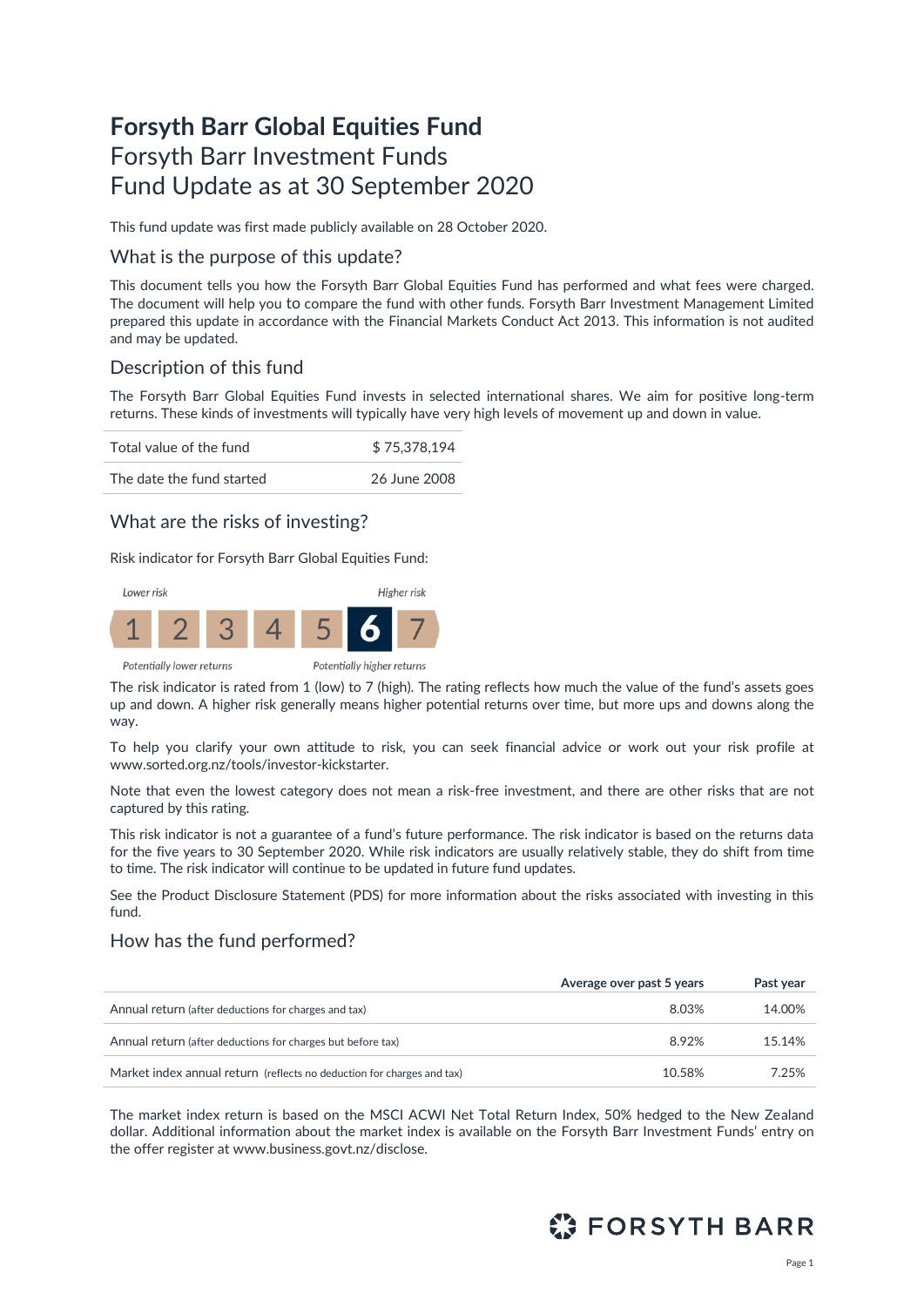# Annual return graph



This shows the return after fund charges and tax for each of the last 10 years ending 31 March. The last bar shows the average annual return for the last 10 years, up to 30 September 2020.

Important: This does not tell you how the fund will perform in the future.

Returns in this update are after tax at the highest prescribed investor rate (PIR) of tax for an individual New Zealand resident. Your tax may be lower.

#### What fees are investors charged?

Investors in the Forsyth Barr Global Equities Fund are charged fund charges. In the year to 31 March 2020 these were:

|                                                       | % of net asset value <sup>1</sup> |
|-------------------------------------------------------|-----------------------------------|
| Total fund charges                                    | 1.58%                             |
| Which are made up of:                                 |                                   |
| Total management and administration charges including | 1.58%                             |
| Manager's basic fee                                   | 1.53%                             |
| Other management and administration charges           | 0.05%                             |
| Total performance-based fees                          | 0.00%                             |
|                                                       | Dollar amount per investor        |
| Other charges                                         | \$0.00                            |

Investors are not currently charged any other fees. See the PDS for more information about fees. Small differences in fees and charges can have a big impact on your investment over the long term.

#### **Example of how this applies to an investor**

Jane had \$10,000 in the fund at the start of the year and did not make any further contributions. At the end of the year, Jane received a return after fund charges were deducted but before tax of \$1,514 (that is 15.14% of her initial \$10,000). This gives Jane a total return after tax of \$1,400 for the year.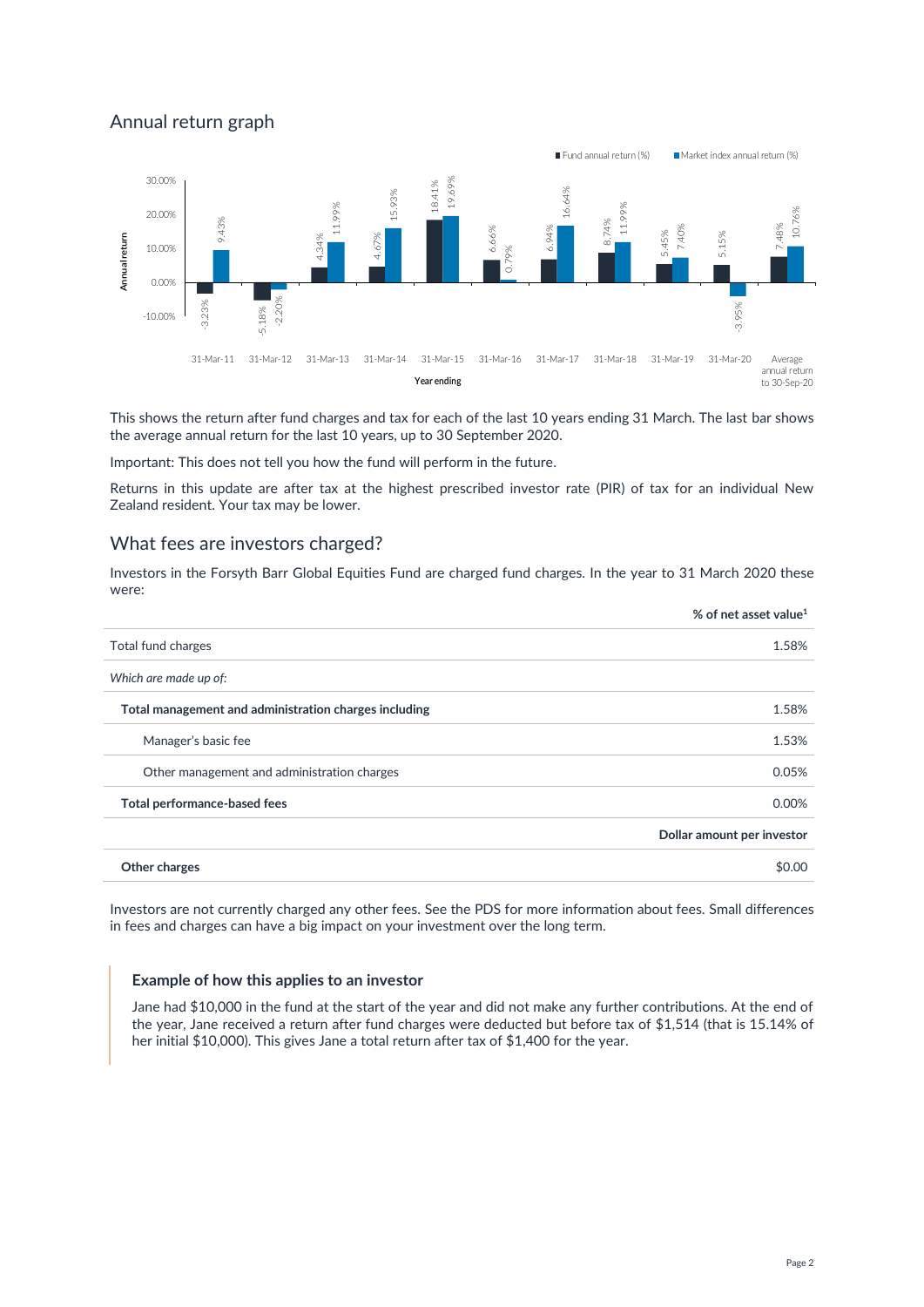# What does the fund invest in?

This shows the types of assets that the fund invests in.



Actual investment mix

#### Target investment mix

| Cash and cash equivalents    | 10.00%   |
|------------------------------|----------|
| New Zealand fixed interest   | 0.00%    |
| International fixed interest | 0.00%    |
| Australasian equities        | $0.00\%$ |
| International equities       | 90.00%   |
| Listed property              | $0.00\%$ |
| Unlisted property            | $0.00\%$ |
| Commodities                  | $0.00\%$ |
| Other                        | 0.00%    |
|                              |          |

### Top 10 investments

|    | Name                                | Percentage of fund net<br>assets | Type                      | Country              | <b>Credit rating</b><br>(if applicable) |
|----|-------------------------------------|----------------------------------|---------------------------|----------------------|-----------------------------------------|
| 1  | ANZ transactional bank<br>account   | 4.99%                            | Cash and cash equivalents | New Zealand          | AA-                                     |
| 2  | NIKE, Inc.                          | 4.73%                            | International equities    | <b>United States</b> |                                         |
| 3  | Alphabet Inc Class A                | 4.65%                            | International equities    | <b>United States</b> |                                         |
| 4  | Comcast Corp Class A                | 4.49%                            | International equities    | <b>United States</b> |                                         |
| 5  | Takeda Pharmaceutical Co<br>Limited | 4.27%                            | International equities    | Japan                |                                         |
| 6  | Apple Inc.                          | 3.88%                            | International equities    | <b>United States</b> |                                         |
| 7  | Visa Inc.- Class A Shares           | 3.59%                            | International equities    | <b>United States</b> |                                         |
| 8  | Amazon.com, Inc.                    | 3.51%                            | International equities    | <b>United States</b> |                                         |
| 9  | LVMH Moet Hennessy-Louis<br>Vuitton | 3.24%                            | International equities    | France               |                                         |
| 10 | Medtronic Inc.                      | 3.17%                            | International equities    | <b>United States</b> |                                         |

The top 10 investments make up 40.52% of the fund.

We actively manage the fund's foreign currency exposures. As at 30 September 2020, these exposures represented 95.01% of the value of the fund. After allowing for foreign currency hedges in place, 77.01% of the value of the fund was unhedged and exposed to foreign currency risk.